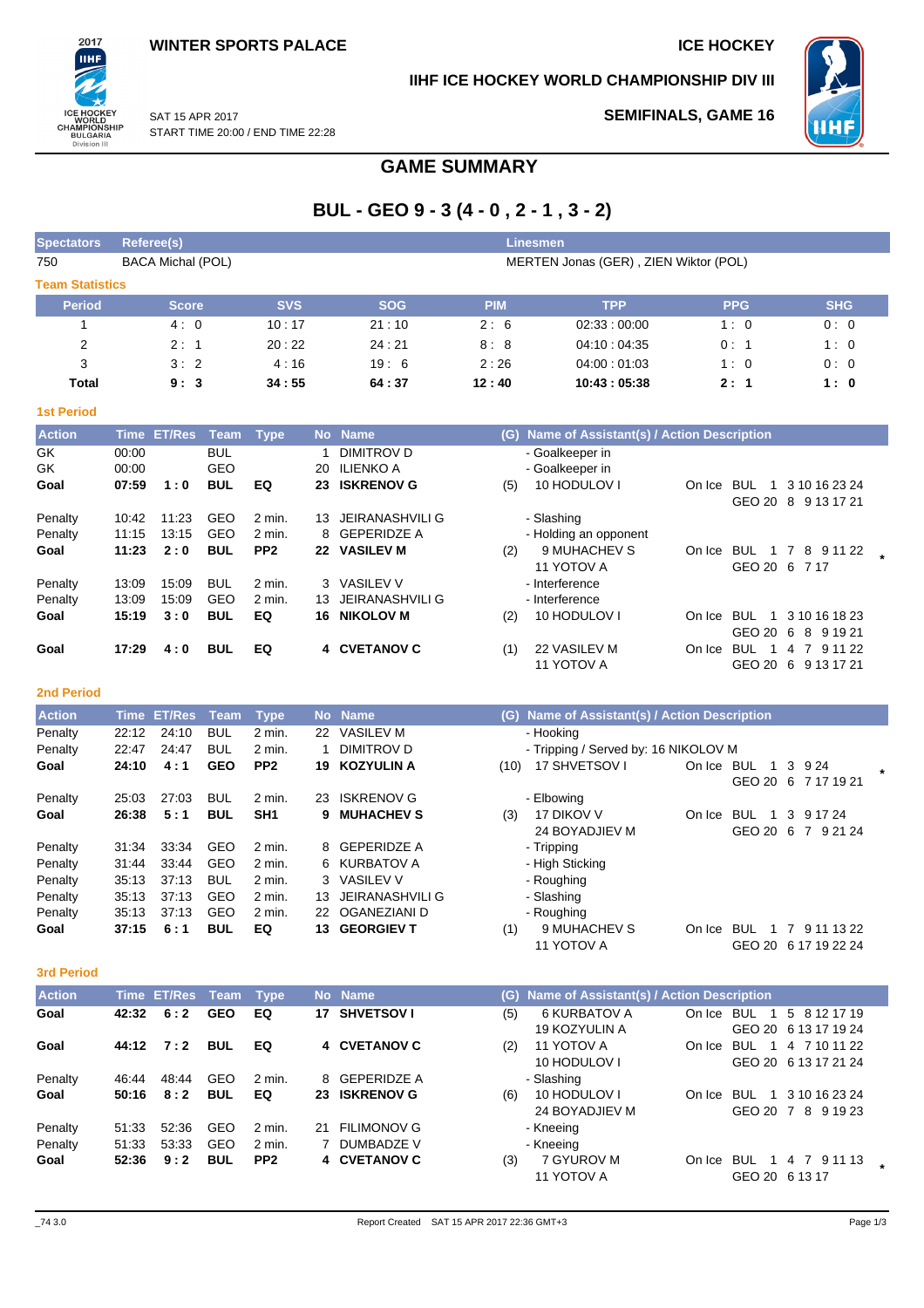## **WINTER SPORTS PALACE ICE HOCKEY**

START TIME 20:00 / END TIME 22:28

SAT 15 APR 2017



**IIHF ICE HOCKEY WORLD CHAMPIONSHIP DIV III**



## **SEMIFINALS, GAME 16**

**Action Time ET/Res Team Type No Name (G) Name of Assistant(s) / Action Description Goal 55:30 9:3 GEO EQ 17 SHVETSOV I** (6) 6 KURBATOV A On Ice BUL 1 3 10 13 19 24 GEO 20 6 9 13 17 24 Penalty 57:17 60:00 GEO 20 min. 1 AMBROLAVA K - Unsportsmanlike Conduct<br>Penalty 58:57 60:00 BUL 2 min. 1 DIMITROV D - Interference / Served by: 2 - Interference / Served by: 22 VASILEV M GK 60:00 BUL 60:00 BUL 60:00 BUL 60:00 BUL 6 GALACTER SUN SERVER AND SUN SERVER AT DIMITROV D - Goalkeeper out<br>GK 60:00 GEO GALACTER SUN SERVER AND SUN SERVER AND SUN SERVER AND SUN SERVER AND SUN SUN SERVER ON SUN SUN S GK 60:00 GEO 60:00 GEO 60:00 GEO 60:00 GEO 60:00 GEO 60:00 GEO 60:00 GEO 60:00 GEO 60:00 GEO 60:00 GEO 60:00 GEO

## **Goalkeeper Records**

## **Team : BUL - Bulgaria Team : GEO - Georgia**

| No Name                 | <b>SOG</b> | <b>SVS</b> | <b>MIP</b> | No Name           | <b>SOG</b> | <b>SVS</b> | <b>MIP</b> |
|-------------------------|------------|------------|------------|-------------------|------------|------------|------------|
| <b>DIMITROV Dimitar</b> | 37         | 34         | 60:00      | 20 ILIENKO Andrei | 64         | 55         | 60:00      |
| 25 NIKOLOV Nikola       |            |            |            | AMBROLAVA Kakha   |            |            |            |

### **Game Statistics**

|               | <b>Team: BUL (white)</b> |          |                |                |                |              |             |                |        |                |                      |                        |                        |             |
|---------------|--------------------------|----------|----------------|----------------|----------------|--------------|-------------|----------------|--------|----------------|----------------------|------------------------|------------------------|-------------|
|               | Head Coach: CUOMO Daniel |          |                |                |                |              |             |                |        |                | <b>Shots on Goal</b> |                        |                        |             |
| <b>No Pos</b> | <b>Name</b>              | G        | A              | P              | <b>PIM</b>     | $FO+$        | FO-         | $FO+/-$        | FO%    |                | $\overline{2}$       | $\mathbf{3}^{\dagger}$ | <b>OT</b><br><b>TS</b> | $+/-$       |
| 3 D           | VASILEV Vasiliy +A       | 0        | 0              | 0              | 4              | 0            | 0           | 0              | 0.00   | 5              | 4                    | 4                      | 13                     | $+3$        |
| 10 F          | <b>HODULOV</b> Ivan      | 0        | 4              | 4              | 0              | 11           | 9           | $\overline{2}$ | 55.00  | 3              |                      |                        | 5                      | $+3$        |
| 16 F          | <b>NIKOLOV Martin</b>    |          | 0              |                | 0              | 0            | 0           | 0              | 0.00   | $\overline{2}$ |                      |                        | 4                      | $+3$        |
| 23 F          | <b>ISKRENOV Georgi</b>   | 2        | 0              | 2              | 2              | 0            | 0           | 0              | 0.00   | 1              | 2                    | 2                      | 5                      | $+3$        |
| 24 F          | BOYADJIEV Martin +C      | $\Omega$ | $\overline{2}$ | $\overline{2}$ | $\Omega$       | $\mathbf 0$  | $\Omega$    | $\Omega$       | 0.00   | 0              | 0                    | $\Omega$               | 0                      | $+2$        |
| 4 D           | CVETANOV Cvetan (BP)     | 3        | $\Omega$       | 3              | 0              | 0            | 0           | 0              | 0.00   | 3              | $\mathbf 0$          | 4                      |                        | $+2$        |
| 7 D           | GYUROV Martin +A         | 0        |                |                | 0              | 0            |             | $-1$           | 0.00   | 0              | 0                    |                        |                        | $+3$        |
| F<br>9        | MUHACHEV Stanislav       |          | $\overline{2}$ | 3              | 0              | 12           | 12          | 0              | 50.00  | $\overline{2}$ | 3                    | 0                      | 5                      | $+3$        |
| 11 F          | <b>YOTOV Alexei</b>      | 0        | 5              | 5              | 0              | 0            | 0           | 0              | 0.00   | 1              | 5                    |                        |                        | $+3$        |
| 22 F          | <b>VASILEV Miroslav</b>  |          |                | $\overline{2}$ | $\overline{2}$ |              | $\mathbf 0$ |                | 100.00 | 1              |                      | 0                      | $\overline{2}$         | $+3$        |
| 5 D           | MLADENOV Reymand         | 0        | 0              | 0              | 0              | 0            | 0           | 0              | 0.00   | 0              |                      |                        | 2                      | $-1$        |
| F<br>8        | <b>GATCHEV Yanaki</b>    | 0        | 0              | 0              | 0              | 0            | 0           | 0              | 0.00   | 1              |                      | 2                      | 4                      | $-1$        |
| 12 D          | <b>GEORGIEV Ivaylo</b>   | 0        | 0              | 0              | 0              | 0            | 0           | 0              | 0.00   | 0              |                      | $\Omega$               |                        | $-1$        |
| 17 F          | <b>DIKOV Veselin</b>     | 0        |                |                | 0              |              | 0           | 1              | 100.00 | 2              | 0                    | 0                      | 2                      | $\mathbf 0$ |
| 19 F          | <b>DILKOV Daniel</b>     | 0        | $\Omega$       | 0              | $\Omega$       | 5            | 5           | $\Omega$       | 50.00  | 0              | 2                    | $\Omega$               | $\overline{2}$         | $-2$        |
| 13 F          | <b>GEORGIEV Tomislav</b> |          | 0              |                | 0              | 0            | 3           | $-3$           | 0.00   | 0              | 2                    |                        | 3                      | 0           |
| 18 D          | <b>TSITSELKOV Georgi</b> | 0        | $\Omega$       | 0              | 0              | $\mathbf{0}$ | $\Omega$    | $\Omega$       | 0.00   | 0              | 0                    |                        |                        | $+1$        |
| GK<br>1.      | <b>DIMITROV Dimitar</b>  | 0        | 0              | 0              | 4              |              |             |                |        |                | 0                    | 0                      | 0                      |             |
| 25 GK         | NIKOLOV Nikola           |          | $\Omega$       | 0              | 0              |              |             |                |        |                | $\Omega$             | $\Omega$               | 0                      |             |
| Total         |                          | 9        | 16             | 25             | 12             | 30           | 30          | 0              | 50.00  | 21             | 24                   | 19                     | 64                     |             |

### **Team : GEO (red)**

| $1$ can . OLO $(1)$ cu |                                        |   |                |   |            |             |          |                |        |          |                      |          |           |    |       |
|------------------------|----------------------------------------|---|----------------|---|------------|-------------|----------|----------------|--------|----------|----------------------|----------|-----------|----|-------|
|                        | <b>Head Coach: JEIRANASHVILI Gocha</b> |   |                |   |            |             |          |                |        |          | <b>Shots on Goal</b> |          |           |    |       |
| <b>No Pos</b>          | <b>Name</b>                            | G | A              | P | <b>PIM</b> | $FO+$       | FO-      | $FO+/-$        | FO%    |          | $\overline{2}$       | 3        | <b>OT</b> | TS | $+/-$ |
| 6 D                    | <b>KURBATOV Artem</b>                  | 0 | $\overline{2}$ | 2 | 2          | 0           | 0        | 0              | 0.00   | 2        | 2                    |          |           | 5  | $-3$  |
| 7 F                    | DUMBADZE Vitali +C                     | 0 | 0              | 0 | 2          | 5           | 2        | 3              | 71.43  | 1        |                      | 2        |           |    | $-2$  |
| 13 D                   | JEIRANASHVILI Giorgi                   | 0 | 0              | 0 | 6          |             | 0        |                | 100.00 | 0        |                      | 0        |           |    | $-1$  |
| F<br>19                | <b>KOZYULIN Artem</b>                  |   |                | 2 | 0          |             | 6        | -5             | 14.29  | 5        | 3                    | 0        |           | 8  | $-2$  |
| 24 F                   | <b>SHALUNOV Mikhail</b>                | 0 | 0              | 0 | 0          |             | 4        | 3              | 63.64  | 0        |                      | 0        |           |    | $-1$  |
| 8 D                    | <b>GEPERIDZE Amiran</b>                | 0 | 0              | 0 | 6          | 0           | 0        | 0              | 0.00   | 0        | 2                    | 0        |           | 2  | $-3$  |
| F<br>9                 | <b>OGANEZIANI Gia</b>                  | 0 | 0              | 0 | 0          | 5           |          | $-2$           | 41.67  | $\Omega$ | 2                    | 0        |           | 2  | $-4$  |
| F<br>17                | SHVETSOV Ivan (BP)                     | 2 |                | 3 | 0          | 10          | 8        | $\overline{2}$ | 55.56  |          |                      | 2        |           | 4  | $-2$  |
| F<br>21                | <b>FILIMONOV Grigory</b>               | 0 | 0              |   | 2          | $\mathbf 0$ | 2        | $-2$           | 0.00   |          | 3                    |          |           | 5  | $-5$  |
| 23 D                   | DAVITASHVILI Mikheil +A                | 0 | 0              | 0 | 0          |             |          | 0              | 50.00  | 0        | 0                    | 0        |           | 0  | $-1$  |
| 4 F                    | <b>GONGADZE Zaza</b>                   | 0 | 0              | 0 | 0          | 0           | 0        | 0              | 0.00   | 0        | 0                    | 0        |           | 0  | 0     |
| 12 D                   | <b>MINASIANI Davit</b>                 | 0 | 0              | 0 | 0          | 0           | 0        | 0              | 0.00   | 0        | 2                    | 0        |           | 2  | 0     |
| 15 F                   | <b>VEDYAPIN Temuri</b>                 | 0 | 0              | 0 | $\Omega$   | 0           | 0        | $\Omega$       | 0.00   | 0        |                      | 0        |           |    | 0     |
| 18 D                   | TSOMAIA Revaz +A                       | 0 | 0              | 0 | 0          | 0           | 0        | $\Omega$       | 0.00   | 0        | 0                    | 0        |           | 0  | 0     |
| 22 F                   | <b>OGANEZIANI Davit</b>                | 0 | 0              | 0 | 2          | 0           | $\Omega$ | $\Omega$       | 0.00   | 0        | 2                    | $\Omega$ |           | 2  | $-1$  |
| GK                     | AMBROLAVA Kakha                        | 0 | 0              | 0 | 20         |             |          |                |        | 0        | 0                    | 0        |           | 0  |       |
| GK<br>20               | <b>ILIENKO Andrei</b>                  | 0 | 0              | 0 | 0          |             |          |                |        | 0        | $\Omega$             | 0        |           | 0  |       |
| Total                  |                                        | 3 | 4              |   | 40         | 30          | 30       | 0              | 50.00  | 10       | 21                   | 6        |           | 37 |       |
|                        |                                        |   |                |   |            |             |          |                |        |          |                      |          |           |    |       |